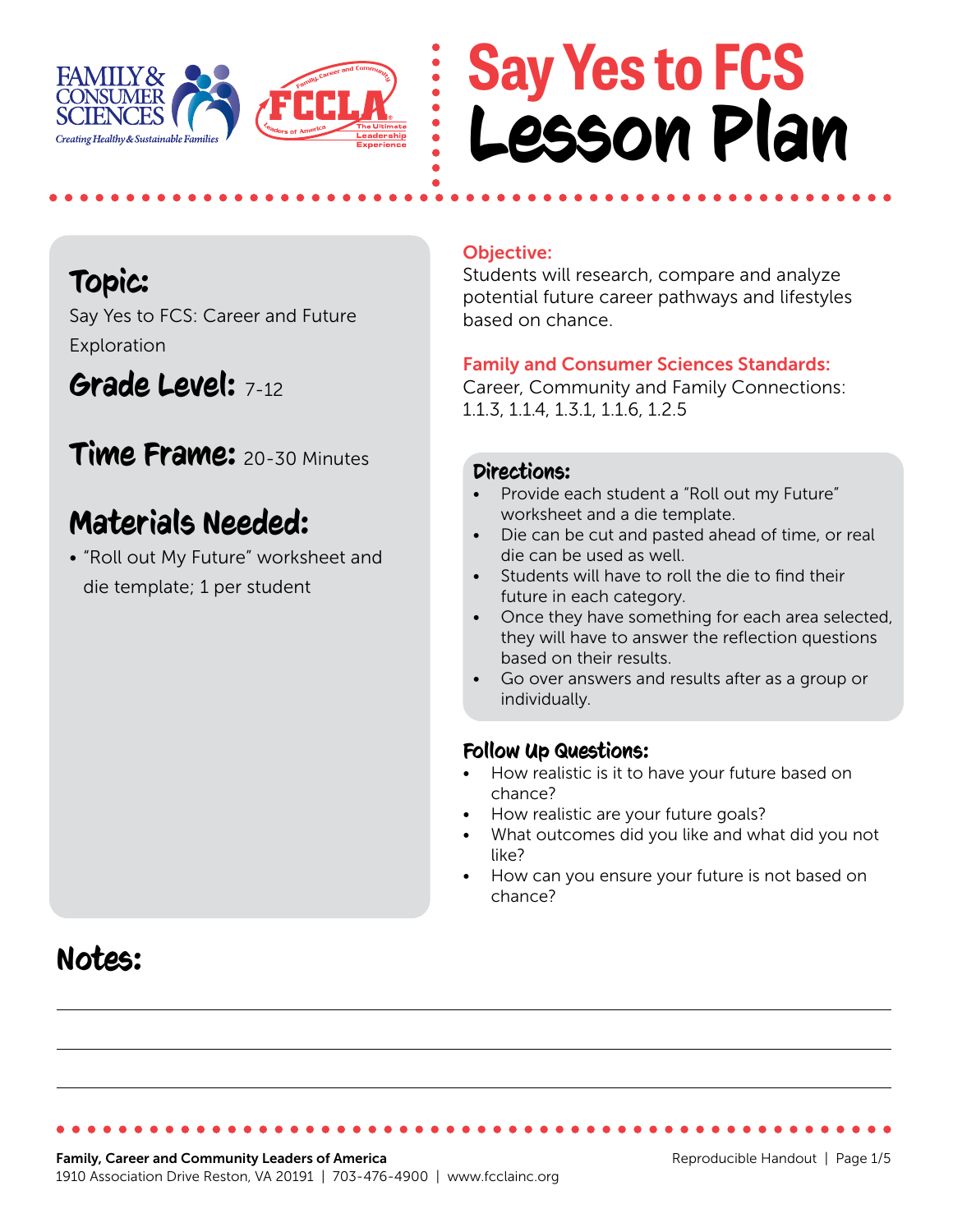# **Say Yes to FCS** : "Roll Out" My Future<br>**Pirections:** For each category in the boxes below, Activity 1

roll the die to determine what your final outcome will be. Roll the die and cross out the number that is rolled. For example, in the housing category, if you roll a 2 you would cross out the word "mansion." Continue rolling until you have rolled the die enough times to have only one option remaining. This will be your final outcome for each category. Circle your final outcome in each category, then answer the reflection questions.

| <b>HOUSING</b>                                                                                                                                             | <b>FAMILY</b>                                                                           |
|------------------------------------------------------------------------------------------------------------------------------------------------------------|-----------------------------------------------------------------------------------------|
| 1. Condominium - \$900 per month                                                                                                                           | 1. Divorced                                                                             |
| 2. Mansion - \$5,000 per month                                                                                                                             | 2. Single                                                                               |
| 3. Apartment - \$600 per month                                                                                                                             | 3. Married                                                                              |
| 4. Ranch - \$5,000 per month                                                                                                                               | 4. Engaged                                                                              |
| 5. Camp Trailer - \$100 per month                                                                                                                          | 5. Live with Parents                                                                    |
| 6. House - \$1,500 per month                                                                                                                               | 6. Dating                                                                               |
| <b>GPA</b>                                                                                                                                                 | <b>FINANCIAL</b>                                                                        |
| 1.4.0                                                                                                                                                      | 1. Full-time job                                                                        |
| 2. Less than 2.0                                                                                                                                           | 2. In debt                                                                              |
| 3.2.5                                                                                                                                                      | 3. Financially secure                                                                   |
| 4.3.5                                                                                                                                                      | 4. No job                                                                               |
| 5.3.0                                                                                                                                                      | 5. Financial Aid                                                                        |
| 6.2.0                                                                                                                                                      | 6. Bankrupt                                                                             |
| <b>TRANSPORTATION</b>                                                                                                                                      | <b>EDUCATION LEVEL</b>                                                                  |
| 1. Car (cost = $$300$ per month)                                                                                                                           | 1. Associates Degree - \$3,000 per month                                                |
| 2. Bike $(cost = $0)$                                                                                                                                      | 2. No High School Diploma - \$800 per month                                             |
| 3. Walking ( $cost = $0$ )                                                                                                                                 | 3. GED - \$1,000 per month                                                              |
| 4. Bus (cost = $$20$ per month)                                                                                                                            | 4. Graduate/Masters - \$6,000 per month                                                 |
| 5. Parents (cost = $$50$ per month)                                                                                                                        | 5. High School Graduate - \$1,800 per month                                             |
| 6. Taxi ( $cost = $500$ per month)                                                                                                                         | 6. Bachelor's Degree - \$4,000 per month                                                |
| <b>CAREER PATHWAY</b><br>1. Human Services<br>2. Education and Training<br>3. Visual Arts and Design<br>4. Hospitality and Tourism<br>$*5.66$ - roll again | <b>CHILDREN</b><br>1.0<br>2.1<br>3.2<br>4.3<br>5. 2 Step Children<br>6. 1 Adopted Child |

 $\bullet$  $\bullet$  $\bullet$  $\bullet$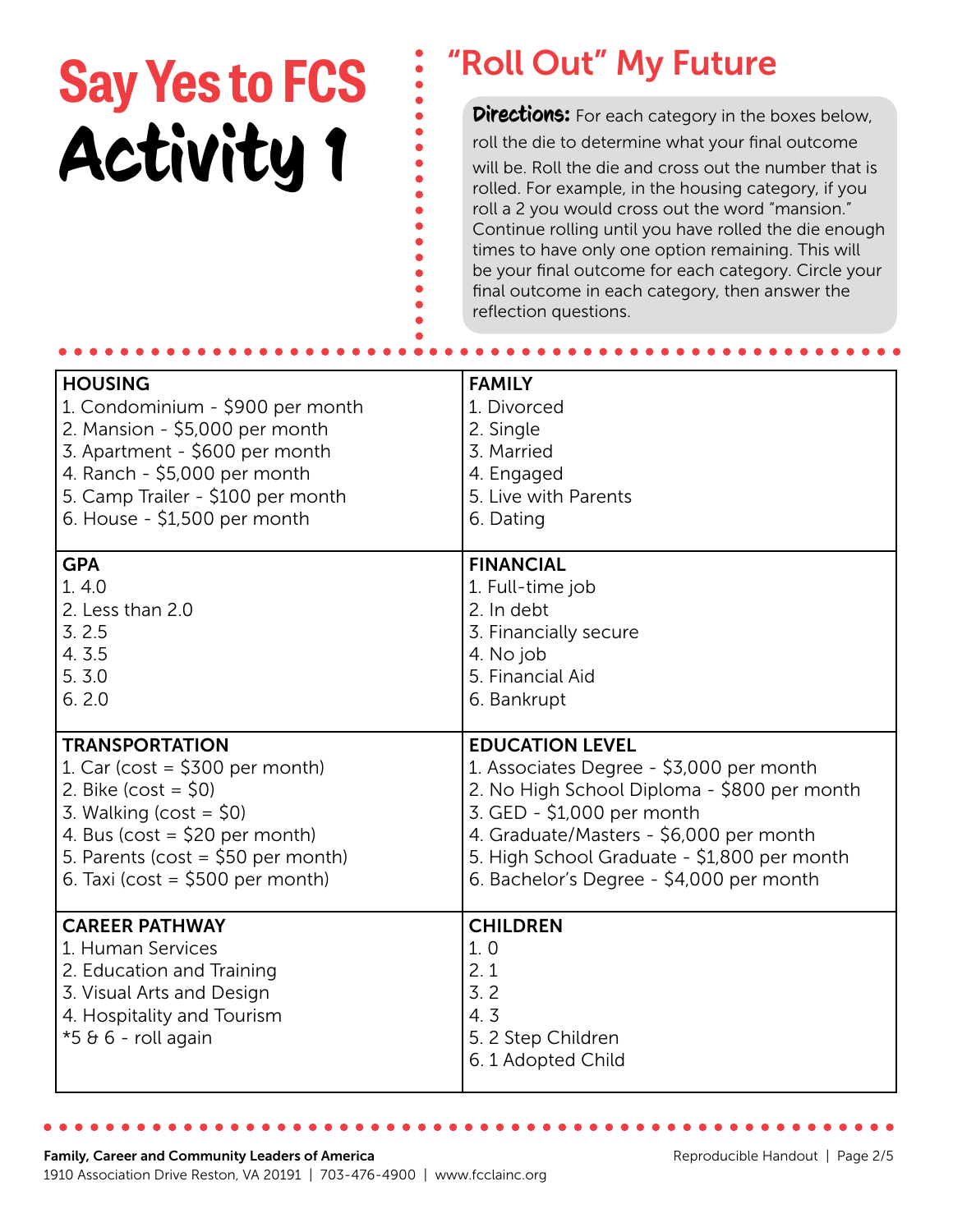# **Say Yes to FCS** Activity 1

### Reflection Questions

1. Can you afford your housing option based on your education level? Why/why not?

 $\begin{array}{c} \bullet \\ \bullet \\ \bullet \end{array}$ 

2. Does your GPA accurately match your education level? Why/why not?

3. Does your financial status match your education level? Why/why not?

4. Based on your financial status, what do you think your credit score is?

Family, Career and Community Leaders of America 1910 Association Drive Reston, VA 20191 | 703-476-4900 | www.fcclainc.org

...............................

Reproducible Handout | Page 3/5

. . . . . . . . . . . . .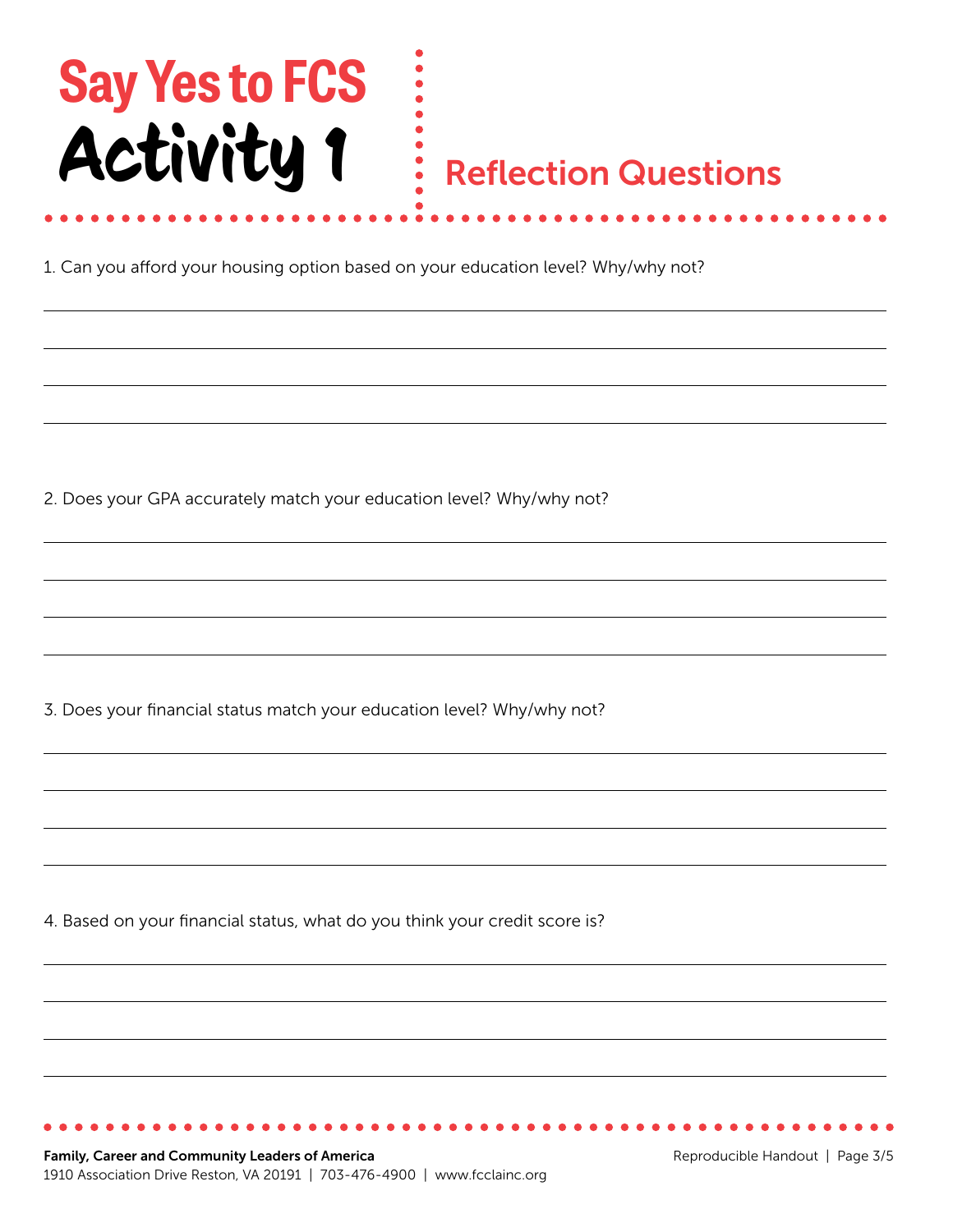# **Say Yes to FCS** Activity 1

### Reflection Questions

5. Are you comfortable with your family status and number of children? Why/why not?

6. What career would most interest you in your career pathway?

7. If your education level was #1 Associates degree, what options could you realistically have in all other categories:

- a. Housing:
- b. Family:
- c: GPA:
- d. Financial:
- e. Transportation:
- f. Career Pathway:
- g. Children:

8. What would be an ideal choice (goal) for you in each category?

- a. Housing:
- b. Family:
- c: GPA:
- d. Financial:
- e. Transportation:
- f. Career Pathway:
- g. Children:

9. What steps do you need to take to reach your goal in each category?

- a. Housing:
- b. Family:
- c: GPA:
- d. Financial:
- e. Transportation:
- f. Career Pathway:
- g. Children: